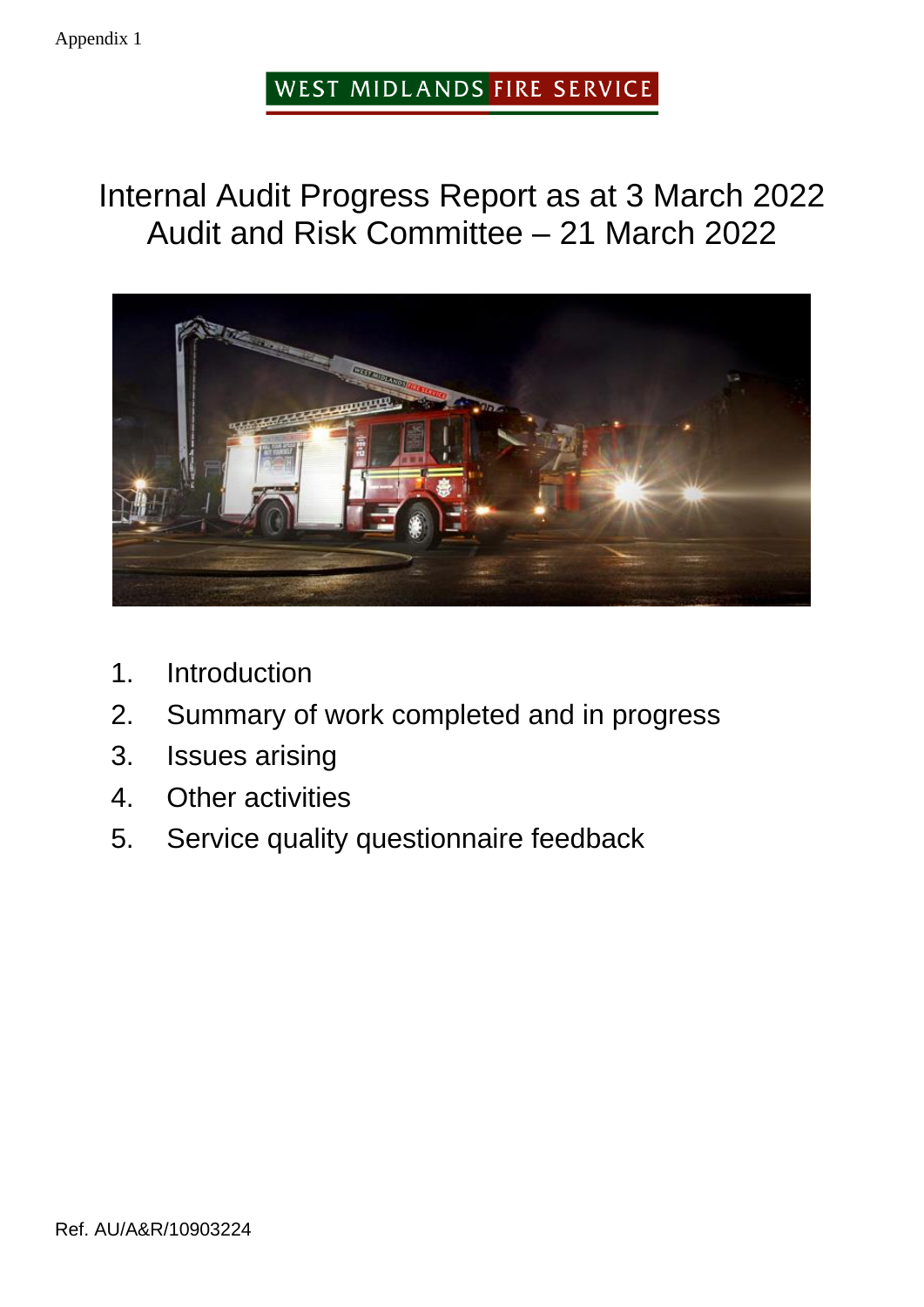# 1 Introduction

The purpose of this report is to bring the Audit and Risk Committee up to date with the progress made against the delivery of the 2021/22 Internal Audit plan.

The information included in this progress report will feed into and inform our overall opinion in our Internal Audit annual report issued at the year end.

Where appropriate each report we issue during the year is given an overall opinion based on the following criteria:

| No Assurance                                                                                                                                                                                                                                                                                     | Limited                                                                                                                                                                                                                                                                 | <b>Reasonable</b>                                                                                                                                                                                                                                                         | <b>Substantial</b>                                                                                                                                                                                                                        |
|--------------------------------------------------------------------------------------------------------------------------------------------------------------------------------------------------------------------------------------------------------------------------------------------------|-------------------------------------------------------------------------------------------------------------------------------------------------------------------------------------------------------------------------------------------------------------------------|---------------------------------------------------------------------------------------------------------------------------------------------------------------------------------------------------------------------------------------------------------------------------|-------------------------------------------------------------------------------------------------------------------------------------------------------------------------------------------------------------------------------------------|
| Immediate action is<br>required to address<br>fundamental gaps,<br>weaknesses or non-<br>compliance identified.<br>The system of<br>governance, risk<br>management and<br>control is inadequate<br>to effectively manage<br>risks to the<br>achievement of<br>objectives in the area<br>audited. | Significant gaps,<br>weaknesses or non-<br>compliance were<br>identified.<br>Improvement is<br>required to the system<br>of governance, risk<br>management and<br>control to effectively<br>manage risks to the<br>achievement of<br>objectives in the area<br>audited. | There is a generally<br>sound system of<br>governance, risk<br>management and<br>control in place. Some<br>issues, non-<br>compliance or scope<br>for improvement were<br>identified which may<br>put at risk the<br>achievement of<br>objectives in the area<br>audited. | A sound system of<br>governance, risk<br>management and<br>control exists, with<br>internal controls<br>operating effectively<br>and being consistently<br>applied to support the<br>achievement of<br>objectives in the area<br>audited. |

This is based upon the number and type of recommendations we make in each report. Each recommendation is categorised in line with the following:

#### Priority rating for issues identified

**Fundamental action is** imperative to ensure that the objectives for the area under review are met.

**Significant** requires action to avoid exposure to significant risks in achieving the objectives for the area under review.

**Merits attention action is.** advised to enhance risk mitigation, or control and operational efficiency.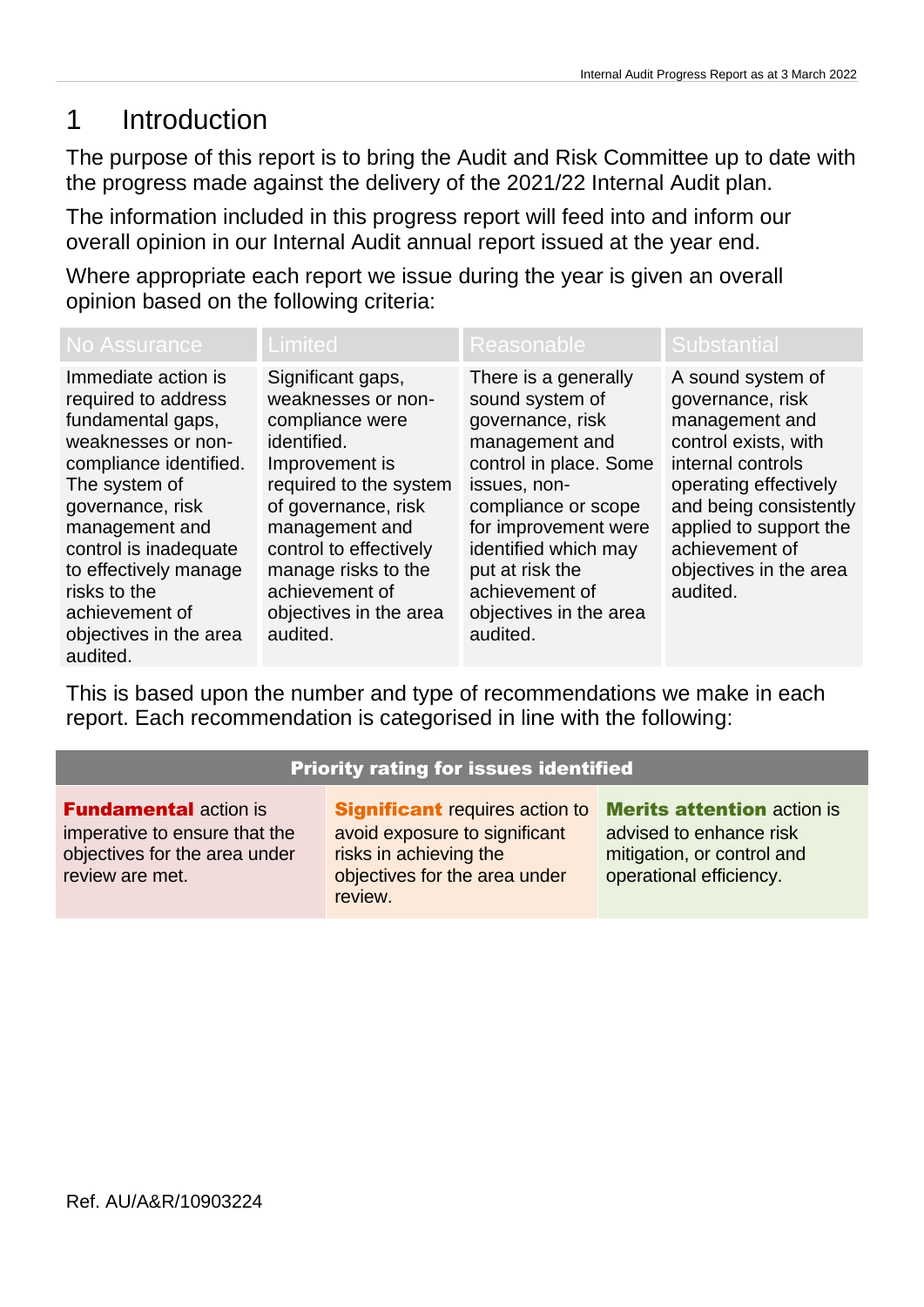2 Summary of work in progress as at 3 March 2022

|                                              | <b>ANA</b><br><b>Rating</b> | <b>Suggested/Agreed Actions</b> |                    |                            |                | <b>Level of</b>           |                    |
|----------------------------------------------|-----------------------------|---------------------------------|--------------------|----------------------------|----------------|---------------------------|--------------------|
| <b>Auditable Area</b>                        |                             | <b>Fundamental</b>              | <b>Significant</b> | <b>Merits</b><br>attention | <b>Total</b>   | <b>Number</b><br>accepted | <b>Assurance</b>   |
| <b>Complete and reported previously:</b>     |                             |                                 |                    |                            |                |                           |                    |
| <b>Data Protection</b>                       | <b>High</b>                 | $\mathbf 0$                     | 1                  | 1                          | $\overline{2}$ | 2                         | <b>Substantial</b> |
| <b>Management of Fuel</b>                    | <b>Medium</b>               | $\overline{0}$                  | 3                  | 1                          | $\overline{4}$ | $\overline{2}$            | Reasonable         |
| <b>Environmental Protection Targets</b>      | <b>Medium</b>               | $\overline{0}$                  | $\overline{0}$     | $\overline{2}$             | $\overline{2}$ | 2                         | <b>Substantial</b> |
| <b>Absence Management Follow-Up</b>          | <b>NA</b>                   | <b>NA</b>                       | <b>NA</b>          | <b>NA</b>                  | <b>NA</b>      | <b>NA</b>                 | <b>NA</b>          |
|                                              |                             |                                 |                    |                            |                |                           |                    |
| <b>Complete and reported for first time:</b> |                             |                                 |                    |                            |                |                           |                    |
| <b>Workforce Planning</b>                    | <b>Medium</b>               | $\overline{0}$                  | $\overline{2}$     | $\overline{0}$             | $\overline{2}$ | 2                         | Reasonable         |
| <b>Fixed Asset Accounting/Asset Planning</b> | <b>KFS</b>                  | $\overline{0}$                  | $\overline{0}$     | $\overline{0}$             | $\overline{0}$ | $\overline{0}$            | <b>Substantial</b> |
| <b>Accounts Payable</b>                      | <b>KFS</b>                  | $\overline{0}$                  | $\overline{0}$     | $\overline{0}$             | $\overline{0}$ | $\overline{0}$            | <b>Substantial</b> |
| <b>Budgetary Control</b>                     | <b>KFS</b>                  | $\overline{0}$                  | $\Omega$           | $\overline{0}$             | $\overline{0}$ | $\Omega$                  | <b>Substantial</b> |
|                                              |                             |                                 |                    |                            |                |                           |                    |
| In progress:                                 |                             |                                 |                    |                            |                |                           |                    |
| <b>Risk Management</b>                       | <b>High</b>                 |                                 |                    |                            |                |                           |                    |

Ref. AU/A&R/10903224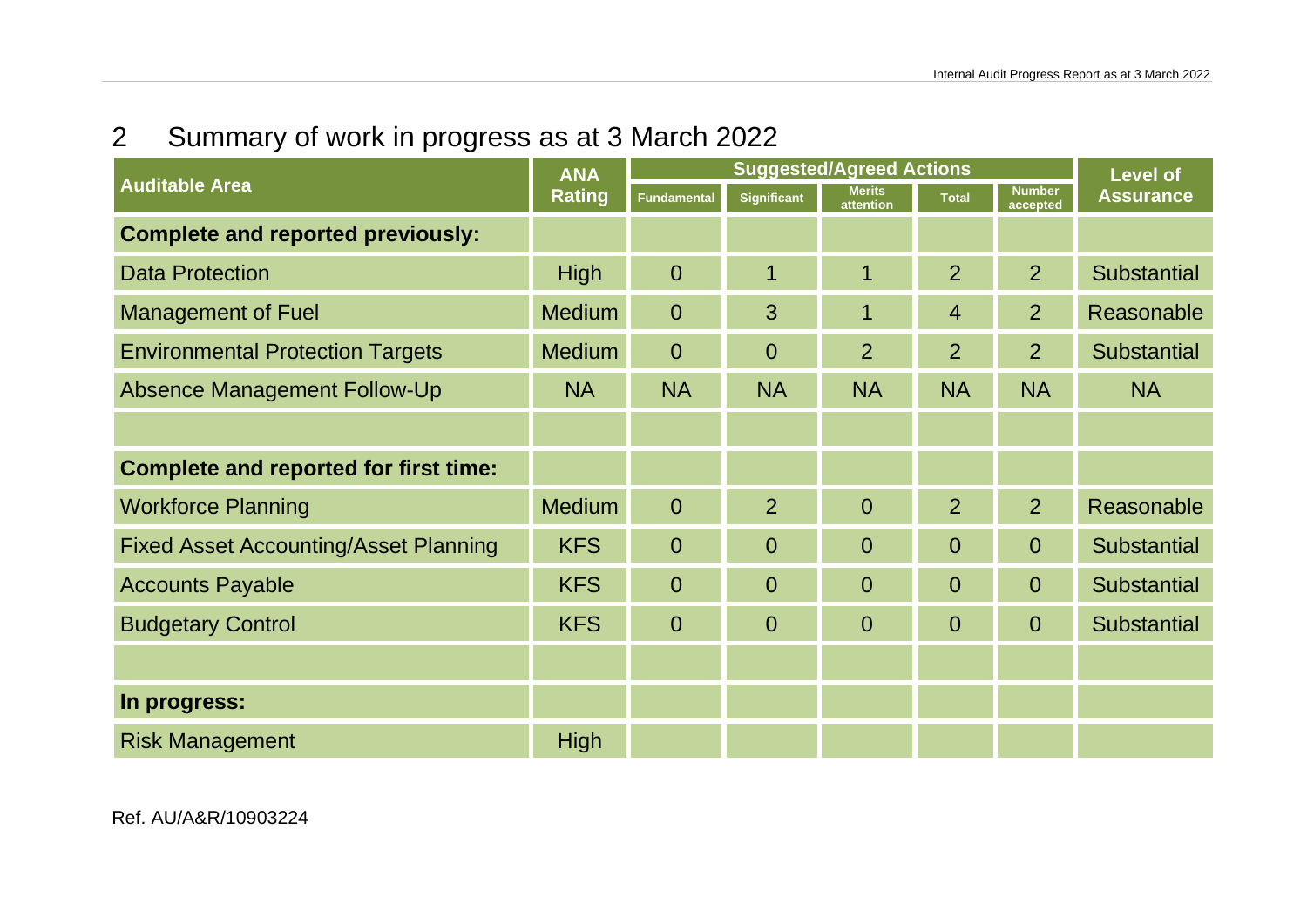|                            | <b>ANA</b>    | <b>Suggested/Agreed Actions</b> |             |                            |       | <b>Level of</b>           |                  |
|----------------------------|---------------|---------------------------------|-------------|----------------------------|-------|---------------------------|------------------|
| <b>Auditable Area</b>      | <b>Rating</b> | <b>Fundamental</b>              | Significant | <b>Merits</b><br>attention | Total | <b>Number</b><br>accepted | <b>Assurance</b> |
| Governance                 | High          |                                 |             |                            |       |                           |                  |
| <b>Accounts Receivable</b> | <b>KFS</b>    |                                 |             |                            |       |                           |                  |
|                            |               |                                 |             |                            |       |                           |                  |
| To be started:             |               |                                 |             |                            |       |                           |                  |
| IT                         | <b>High</b>   |                                 |             |                            |       |                           |                  |
| Payroll                    | <b>KFS</b>    |                                 |             |                            |       |                           |                  |
|                            |               |                                 |             |                            |       |                           |                  |

Key: KFS = Key Financial System

ANA = Audit Needs Assessment

Draft = Draft report issued to client and awaiting formal response

NA = Not Applicable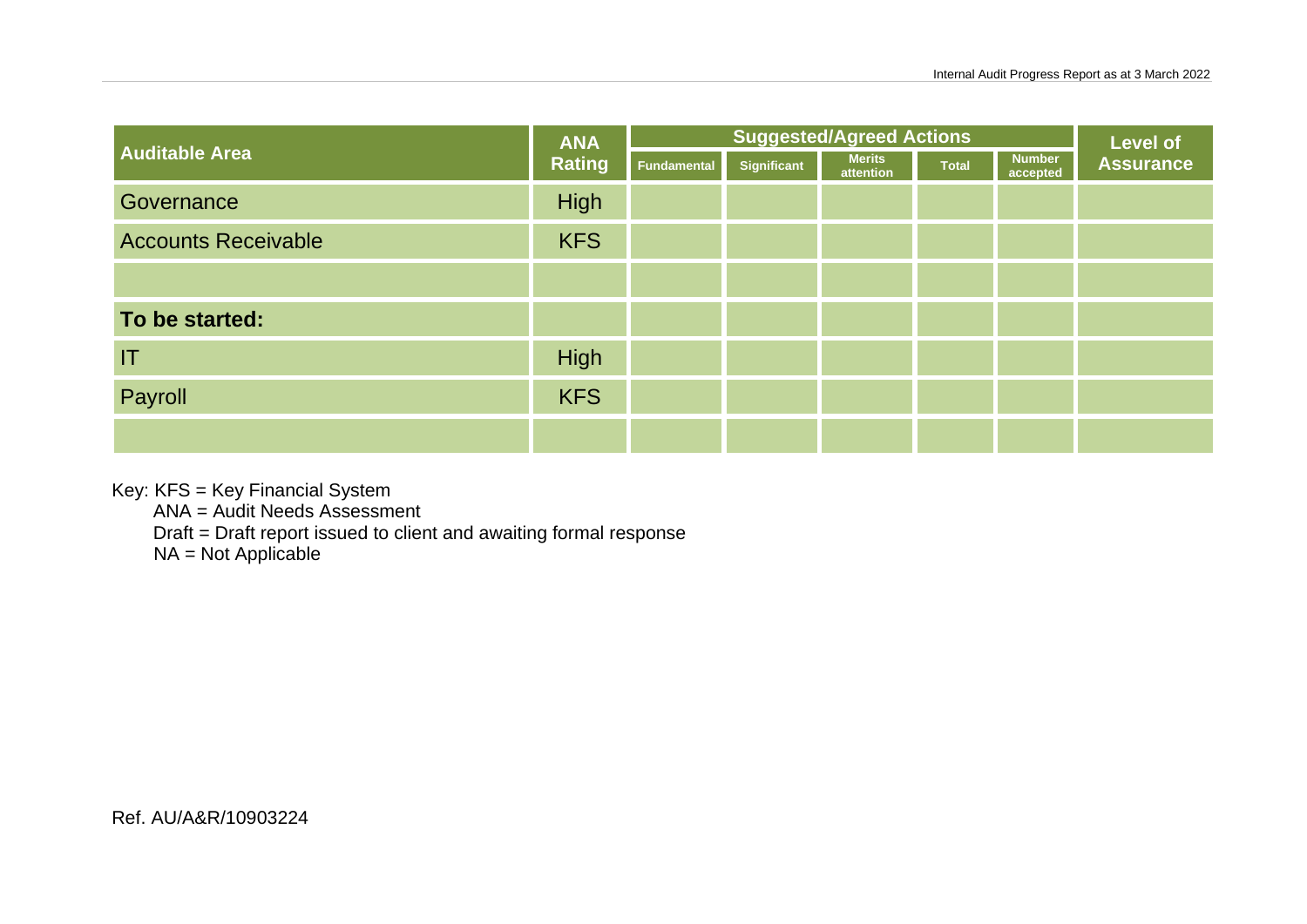## 3 Issues arising

### **Workforce Planning**

Workforce planning is integral to the operation of the Fire Authority and the delivery of its strategic plan. The purpose of the review was to assess the adequacy of the workforce planning processes and to provide assurance on how well they were embedded within the Fire Authority. In general, the processes in place effectively support the Fire Authority in delivering its strategic plan. The review did identify two issues of significance relating to:

- A system of multiple spreadsheets is used to maintain and monitor the staffing establishment. It was identified that process notes had not been established to document the system to be followed to maintain and monitor the various spreadsheets. As such, there was a risk of inconsistencies in approach, or loss of knowledge should key staff be unavailable. They would also be a useful training aid for any new staff.
- Due to problems experienced with the reporting functionality in respect of the new Oracle Fusion system, it had not been possible to produce and publish the performance indicators which are required to support the management of absence within the Fire Authority. As such, there is a risk that absences may not be effectively managed.

The Fire Authority has devised a plan to address these issues. A follow-up review of these issues will be undertaken as part of the Internal Audit Plan for 2022/23.

#### **Fixed Asset Accounting/Asset Management**

A review of fixed asset accounting was undertaken in respect of planned capital expenditure. The review was undertaken to provide assurance that an appropriate process was in place to maintain details of fixed assets and to record them correctly in the accounts. No issues of significance were identified.

#### **Accounts Payable**

A review of the accounts payable system was undertaken to ensure that adequate key controls were in place. Our review focused on the controls designed to prevent, overpayments, fraud and incorrect accounting. No issues of significance were identified.

#### **Budgetary Control**

A review of the budgetary control system was undertaken to ensure the Fire Service had established its budget and was managing it appropriately. Our review covered controls over monitoring, reporting, changes to budgets and